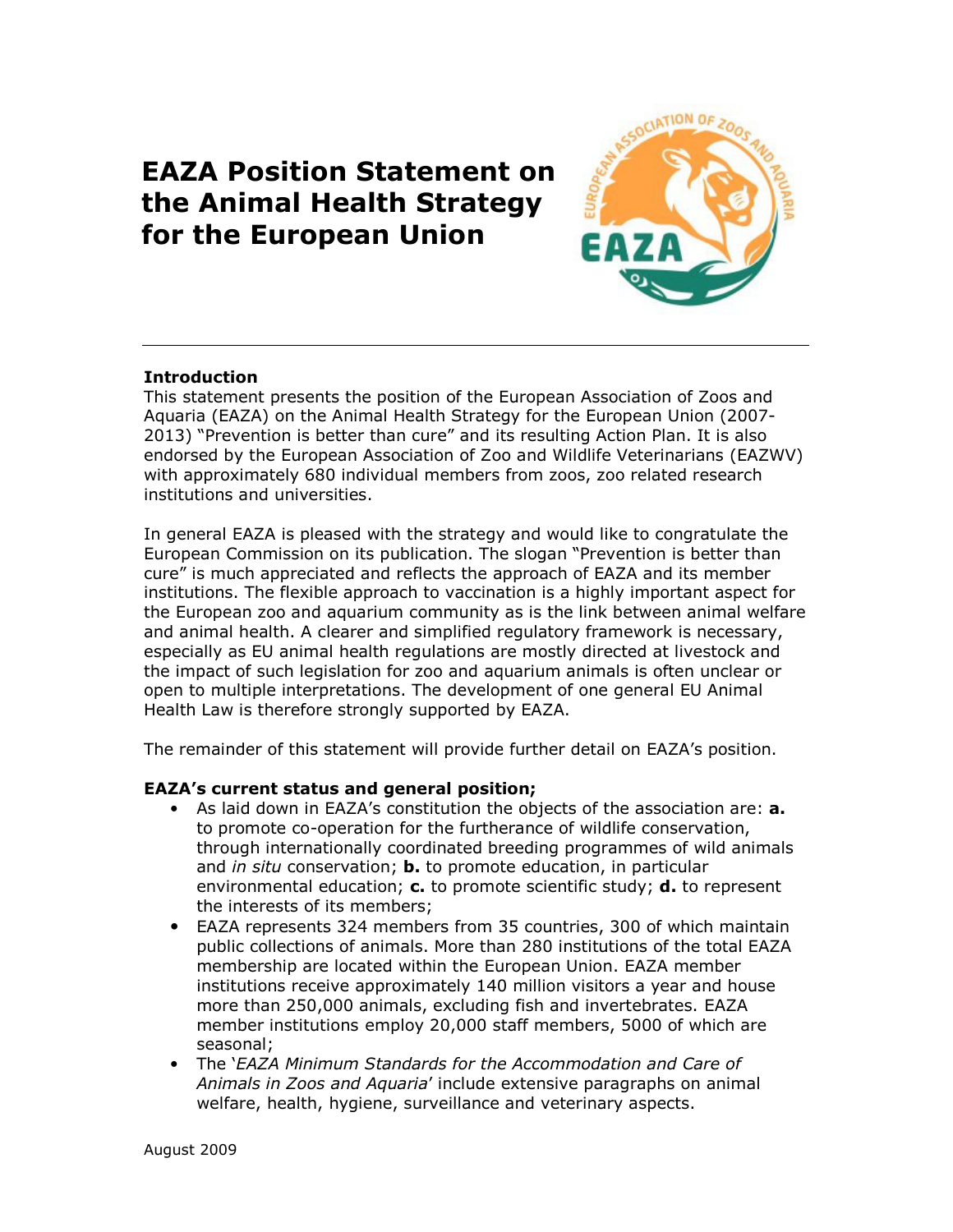- EAZA members are often important economic drivers and cultural centres in their local communities;
- EAZA has a significant social role in educating European citizens about animals, their conservation, and overarching threat processes such as climate change. Zoos and aquaria have been demonstrated to host a far more representative visitor social spectrum than either museums or science centres;
- EAZA has adopted the World Zoo and Aquarium Conservation Strategy (2005) which articulates the modern role of zoos and aquaria and their commitment to conservation;
- EAZA institutions in the European Union comply with Council Directive 1999/22/EC relating to the keeping of wild animals in zoos;
- EAZA encourages its member institutions to apply for approval under article 13 (2) of Council Directive 92/65/EEC;
- EAZA has a Memorandum of Understanding with the European Association of Zoo and Wildlife Veterinarians (EAZWV) and supported the publication of the Transmissible Disease Handbook (2007). This is recognised as a key publication of high relevance across all sectors concerned with public health. EAZA will also be supporting the publication of the 2009 edition of this important document;
- All EAZA members must join the International Species Information System and use the Animal Record Keeping System (ARKS) software to keep up to date records of their animal collections;
- EAZA collections exchange approximately 25,000 animals annually;
- Emerging infectious disease outbreaks generally do not originate from zoo and aquarium collections. EAZA zoos have highly trained specialised veterinarians and therefore can quickly recognise newly arriving emerging infectious diseases, and thus can serve as emergent disease sentinels. Zoos and aquariums can suffer from outbreaks of diseases, through potential loss of stock, obstruction of transfers of animals between collections as part of vital conservation breeding programmes and loss of visitor revenue if the institution is within geographical areas of disease outbreak and human movement restrictions occur;
- Populations of endangered species kept in EAZA collections are often irreplaceable and some held in EAZA institutions are extinct in the wild.

### We believe;

- Keeping and displaying healthy animals under good welfare conditions in EAZA collections is of crucial importance to reach EAZA's main objectives;
- Animal exchanges between EAZA member institutions (largely in the framework of EAZA's breeding programmes) are imperative to ensure healthy and sustainable populations of wild animals in human care into the future;
- EAZA's European Endangered species Programmes (EEPs) and European studbooks (ESBs) should be managed independently, where appropriate, from ex situ populations in other regions and from wild populations, unless specifically part of global endangered species programmes. Nevertheless, occasional imports of unrelated stock are important to ensure long-term genetic variability;